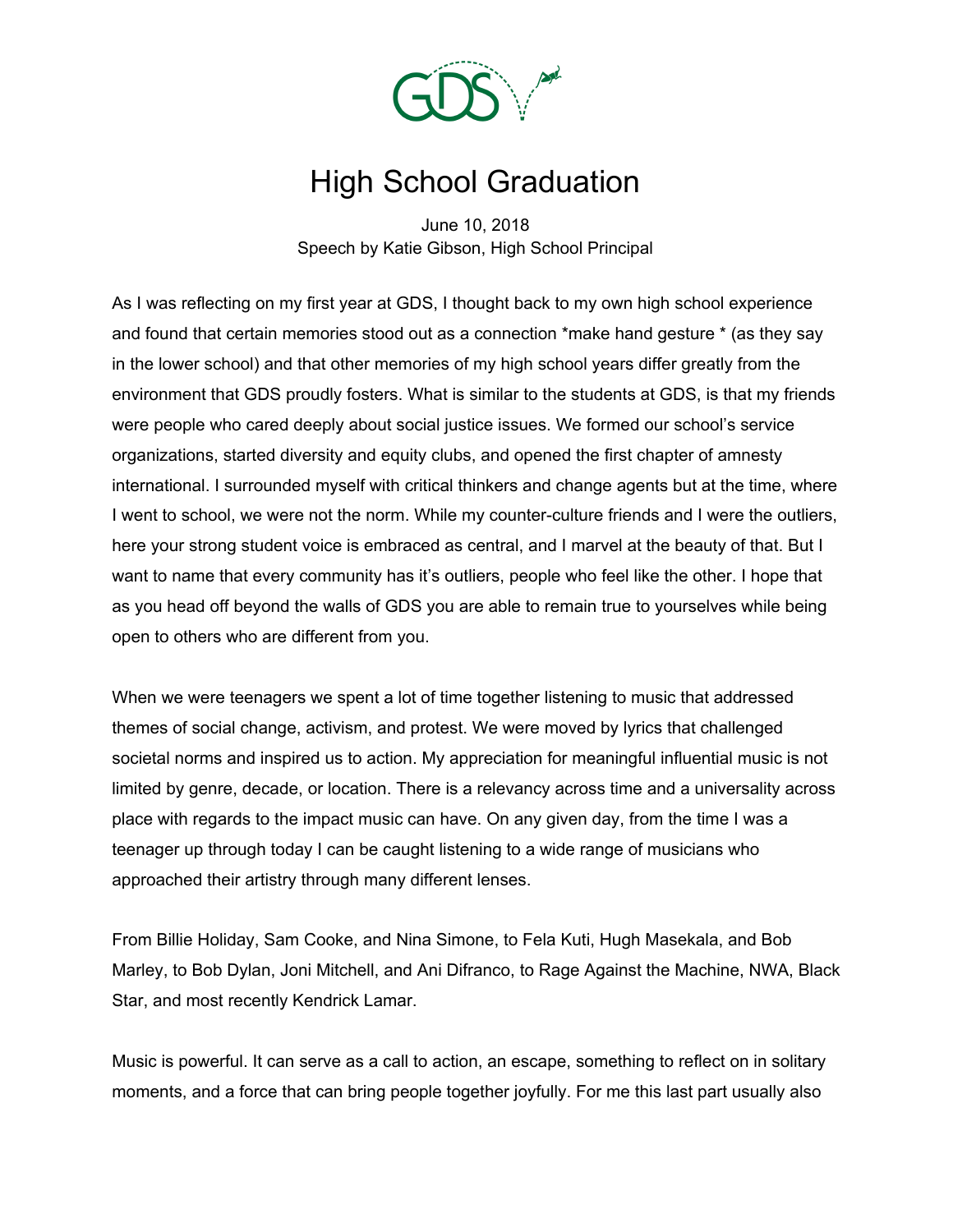included dancing. Music unites people, in celebration, in action, in solidarity, and it has the ability to connect our humanity.

What makes your high school experience here at GDS distinct is that, unlike the vast majority of high school youth past and present (my own experience included), you have been a part of a school community where your rebellion, your anarchist spirit, your desire to challenge the status quo doesn't make you the outcast, it makes you the empowered student that others, both peers and adults, want to embrace and embolden with support. You have been given the gift of an incredibly rich, diverse, and inclusive educational experience. Your teachers have armed you with the ability to go off in the world and make provocative arguments, to debate topics intelligently with a deep understanding of history and literature, and to continue cultivating the skill of empathetic listening. The peers you've spent the last 4-14 years with have provided you with the most genuine kind of friendship there is; the kind of friendship where they will call BS when it's needed, and push you out of your comfort zone and challenge you, but they will still stand by your side while you figure that ISH out. Your peers on this stage have helped to shape you in more ways than you are able to yet understand or fully acknowledge. Even through the hard times, especially the hard times, you were learning about your identity, your privilege, your place in the world…….. and that education is the one that will serve you best as you move forward in your life. I promise that you will look back one day and be grateful beyond words for the influence this community had in shaping your character.

Unfortunately I have only had a short time to get to know you, and while I wish it were longer, in less than a years time, you have made an impact on me that will last. Your fierceness and your willingness to take risks have inspired me.

Because you are unique risk takers it didn't feel right to make some average, traditional speech today. You deserve something as unique and risky as you are. So, I am gonna step outside my comfort zone one more time with you, the class of 2018, to show my gratitude for the lessons you have taught me this year. Because music can convey what words alone sometimes can not, I am going to sing something for you by Ani Difranco who I began listening to when I was in High School. The only people I ever sing for are my two children at bedtime so please bear with me.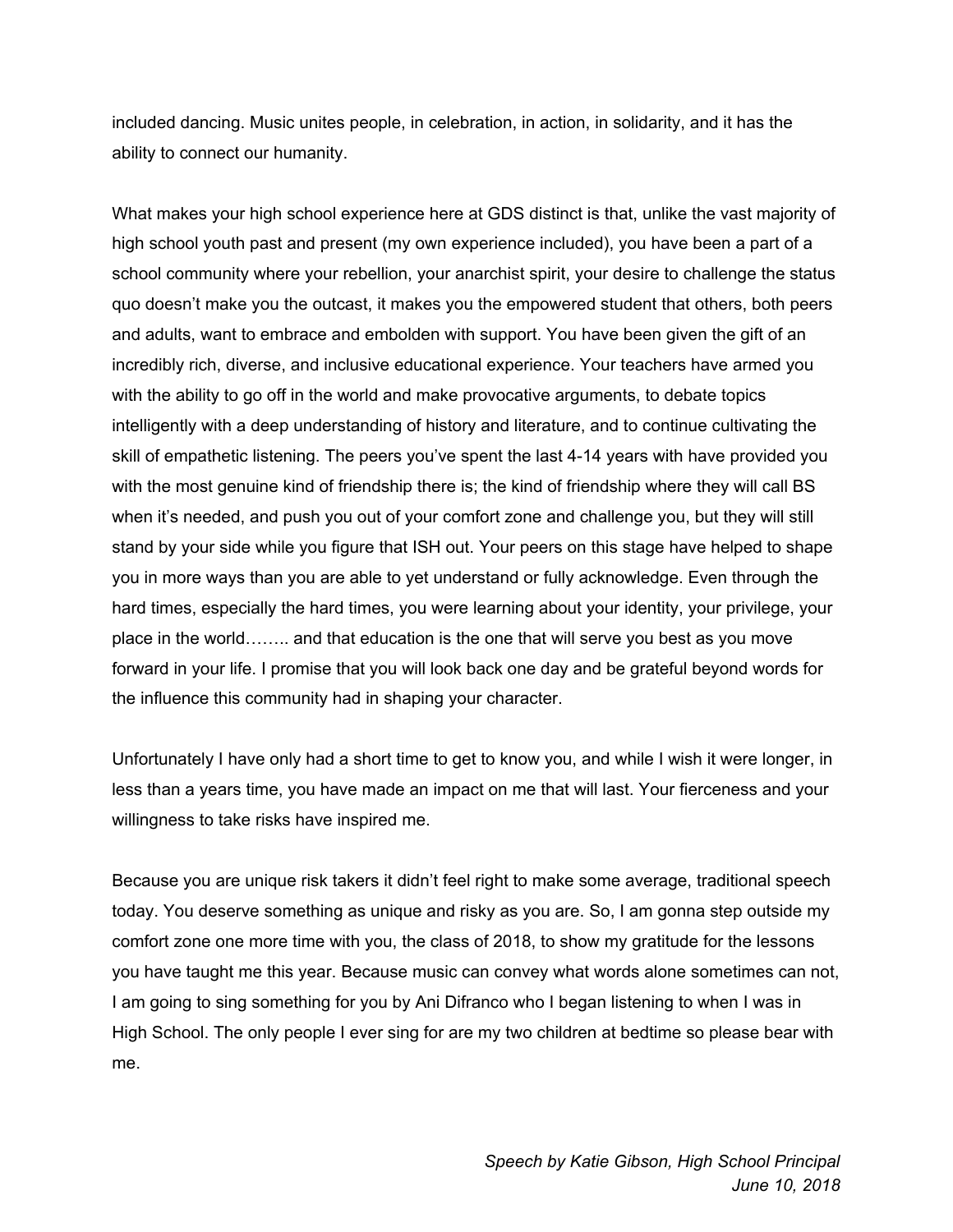## **Verse 1: (C/E –G/D)**

Your basic average super star Is singing about justice, and peace and love And I am glaring at the radio, swearing saying that's what I was afraid of The system gives you just enough to make you think that you see change They will sing you right to sleep and then they'll screw you just the same.

Chorus: F-G-Am

But I will wait ------Yes, I will

wait -----for the truth

I will wait ------I will wait for the truth

Yes I will wait for the truth

## **Verse 2: (C/E –G/D)**

You've only got a minute Before you have to go A minute is all your life Will ever allow So grow old And stay together do it now Because you'll do all the jobs No one else will do And you'll step aside And let each other through You have all my respect I'll leave it here when you go Maybe I never told you Maybe you don't know **Chorus: F-G-Am** But maybe if we wait------maybe if we wait things will improve Maybe we just wait --------and things will improve You know, they've got to improve

**Coda:**

## **F-G-Am**

I know you have to go you have gone before We are fighting on two different fronts, of the same war But no matter what else I will do **C-G-C**

I ---will wait –for- you.

Over the course of your lives, you will all choose music to sing, dance, love, cry and protest to. Each of you already has songs that elicit memories and define moments in your life. But we must always be cognizant that the lives we live and the paths we travel write a song that the